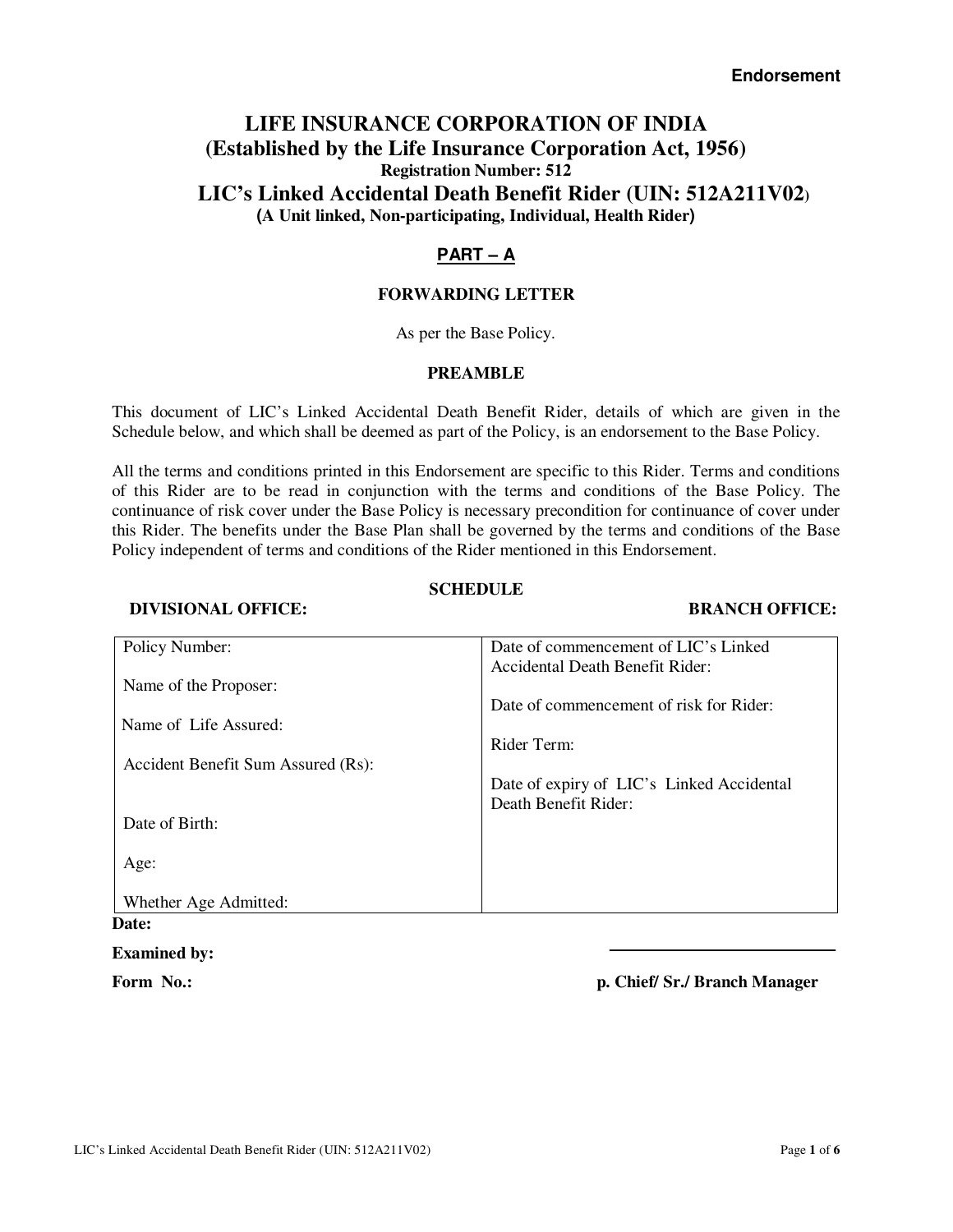# **PART – B: DEFINITIONS**

The definitions of terms/words used in this Rider Document are as under:

- 1. **Accident** is a sudden, unforeseen and involuntary event caused by external, violent and visible means.
- 2. **Age** is the age nearer birthday of the Life Assured at the time of commencement of this Rider except for age 18 yrs for which the age is in completed year.
- 3. **Base Policy** refer**s t**o the Policy to which this Rider Document is attached.
- 4. **Date of commencement of LIC's Linked Accidental Death Benefit Rider** is the start date of this Ride**r**.
- 5. **Date of commencement of risk for Rider** is the date on which the Corporation accepts the risk for insurance (cover) for the Base Policy along with this Rider as evidenced in the Schedule of the Rider.
- 6. **Life Assured** is the person on whose life the insurance cover has been accepted for the Base Policy along with this Rider.
- 7. **Policyholder** is the legal owner of this policy.
- 8. **Proposer** is a person who proposes the life insurance proposal for the Base Policy along with this Rider.
- 9. **Rider** is an additional cover which can be opted for along with Base Policy.
- 10. **Rider Term** is the period, in years, as chosen by the policyholder and mentioned in the Schedule, commencing from the Date of commencement till the Date of expiry of LIC's Linked Accidental Death Benefit Rider.
- 11. **Schedule** is the part of this Rider document that gives the specific details of your Rider.
- 12. **Accident Benefit Charge** is the charge to cover the cost of LIC's Linked Accidental Death Benefit Rider, levied at the beginning of each policy month by cancelling appropriate number of units out of the Unit Fund Value.
- 13. **Accident Benefit Sum Assured** means the amount specified in the Schedule as opted by the Policyholder at the time of taking the rider.

**Note:** For definitions of other terms/words used anywhere in this endorsement, the definitions given in the Base Policy may be referred to.

## **PART – C: BENEFITS**

**1.** The following benefits are payable under an in-force Rider:

### **A. Death Benefit:**

If the Life assured is involved in an accident at any time when this Rider is in-force for the full Basic Sum Assured, and such injury shall within 180 days of its occurrence solely, directly and independently of all other causes result in death of the Life Assured and the same is proved to the satisfaction of the Corporation, a sum equal to the Accident Benefit Sum Assured shall be payable under this Rider subject to the following:

- i) The Rider shall have to be in-force at the time of accident (i.e. all due premiums should have been paid under the Base Policy as on the date of accident).
- ii) Conditions and Restrictions mentioned in Condition 3 of Part C of this Endorsement.
- **B. Maturity Benefit:** No maturity benefit is payable under this Rider.
- **2. Grace period:** Same as mentioned under the Base Policy.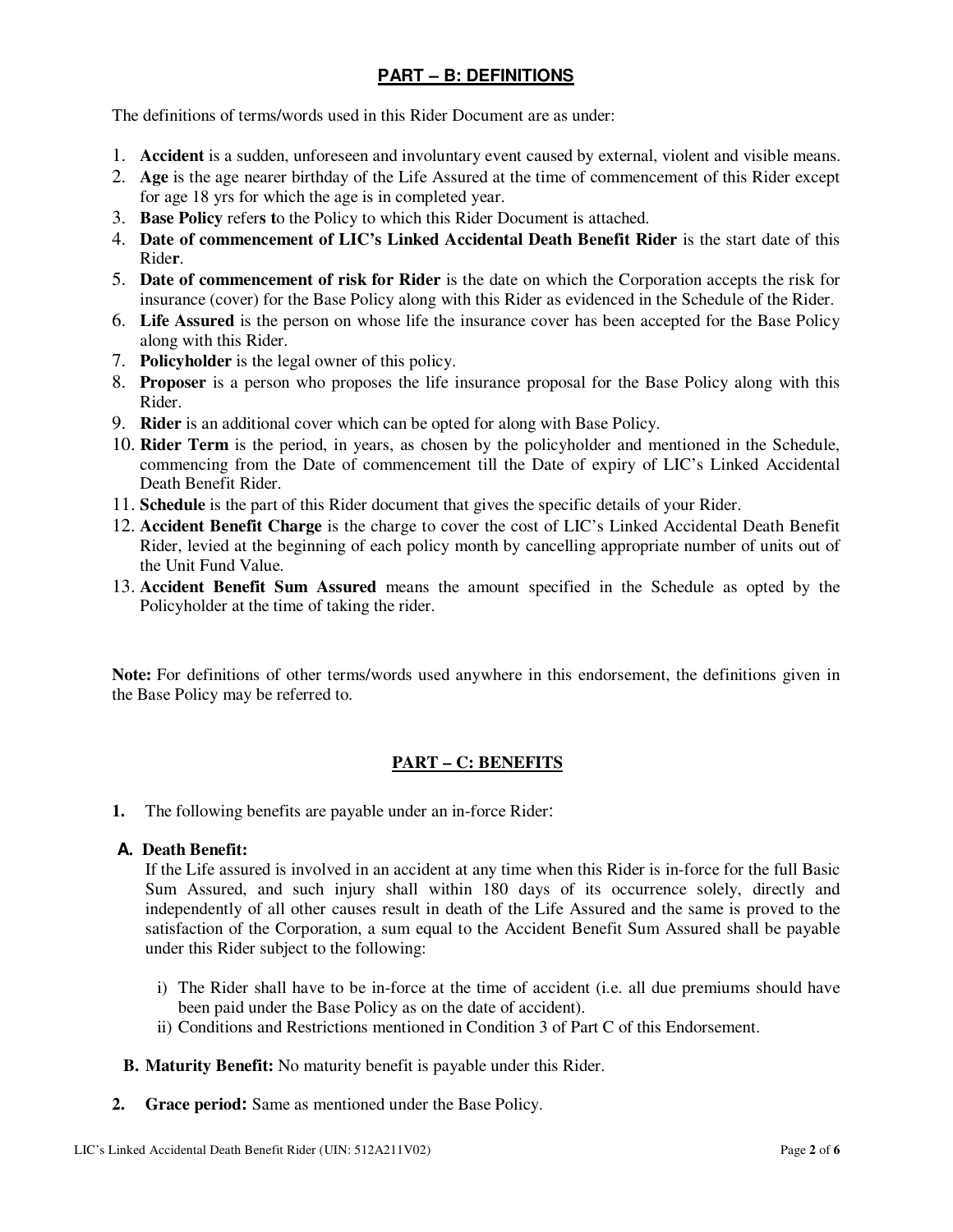### **3. Conditions and Restrictions:**

- A. An Accident for the purpose of this Rider is as defined in Part B of this Endorsement.
- B. This Rider will not be available under the policy on the life of minors, during minority. However, this rider will be available from the policy anniversary following completion of age 18 years on receipt of specific request, if found eligible as per the underwriting rules of the Corporation.
- C. Subject to as stated above, under an in-force policy, the LIC's Linked Accidental Death Benefit Rider can be opted for at any policy anniversary within the policy term but on or before the policy anniversary on which the age nearer birthday of the Life Assured is 65 years, subject to minimum rider term of 5 years. Wherever this rider has been opted for under the policy, the cover will be available till the Date of Maturity or till the policy anniversary on which the age nearer birthday of the Life Assured is 70 years, whichever is earlier, provided the Policy is inforce as on date of accident.
- D. Whenever this Rider is opted for, the Accident Benefit charges (as detailed in PartE) for providing this benefit will be deducted:
	- during the policy term, as long as the policy is in-force as per terms and conditions of the base policy to which this Rider is attached; or
	- till the anniversary on which the age nearer birthday of the Life Assured is 70 years; whichever is earlier.
- E. Under an in-force Base Policy, the policyholder has the option to cancel this rider at any time during the policy term. However, once the rider is cancelled, it cannot be re-opted during the policy term.
- F. The maximum aggregate limit of Accident Benefit cover shall be as under:

#### **(i) For LIC's Jeevan Shiromani with minimum Basic Sum Assured of Rs. 100 lakhs:**

The maximum aggregate limit of assurance under all policies including policies with in-built Accident Benefit taken with Life Insurance Corporation of India under individual policies as well as group policies on the same life to which following benefits apply shall not in any event exceed Rs.200 lakhs of Accident Benefit Sum Assured (including LIC's Jeevan Shiromani). If there be more policies than one and if the total Accident Benefit Sum Assured exceeds Rs. 200 lakhs (including a minimum of 100 lakhs under LIC's Jeevan Shiromani) the benefits shall apply to the first Rs. 200 lakhs Accident Benefit Sum Assured in order of date of policies issued.

#### **(ii) For all other plans (excluding LIC's Jeevan Shiromani):**

The maximum aggregate limit of assurance under all policies including policies with in-built Accident Benefit taken with Life Insurance Corporation of India under individual policies as well as group policies on the same life to which following benefits apply shall not in any event exceed Rs.100 lakhs of Accident Benefit Sum Assured. If there be more policies than one and if the total Accident Benefit Sum Assured exceeds Rs. 100 lakhs, the benefits shall apply to the first Rs. 100 lakhs Accident Benefit Sum Assured in order of date of policies issued.

In any case, the maximum Accident Benefit cover offered to an individual including the policies taken under Condition 3.F.(i) above, will not exceed Rs. 200 lakhs.

G. Exclusions:

The Corporation shall not be liable to pay the benefits as specified in Condition 1.A of Part C above, if the death of the Life Assured shall: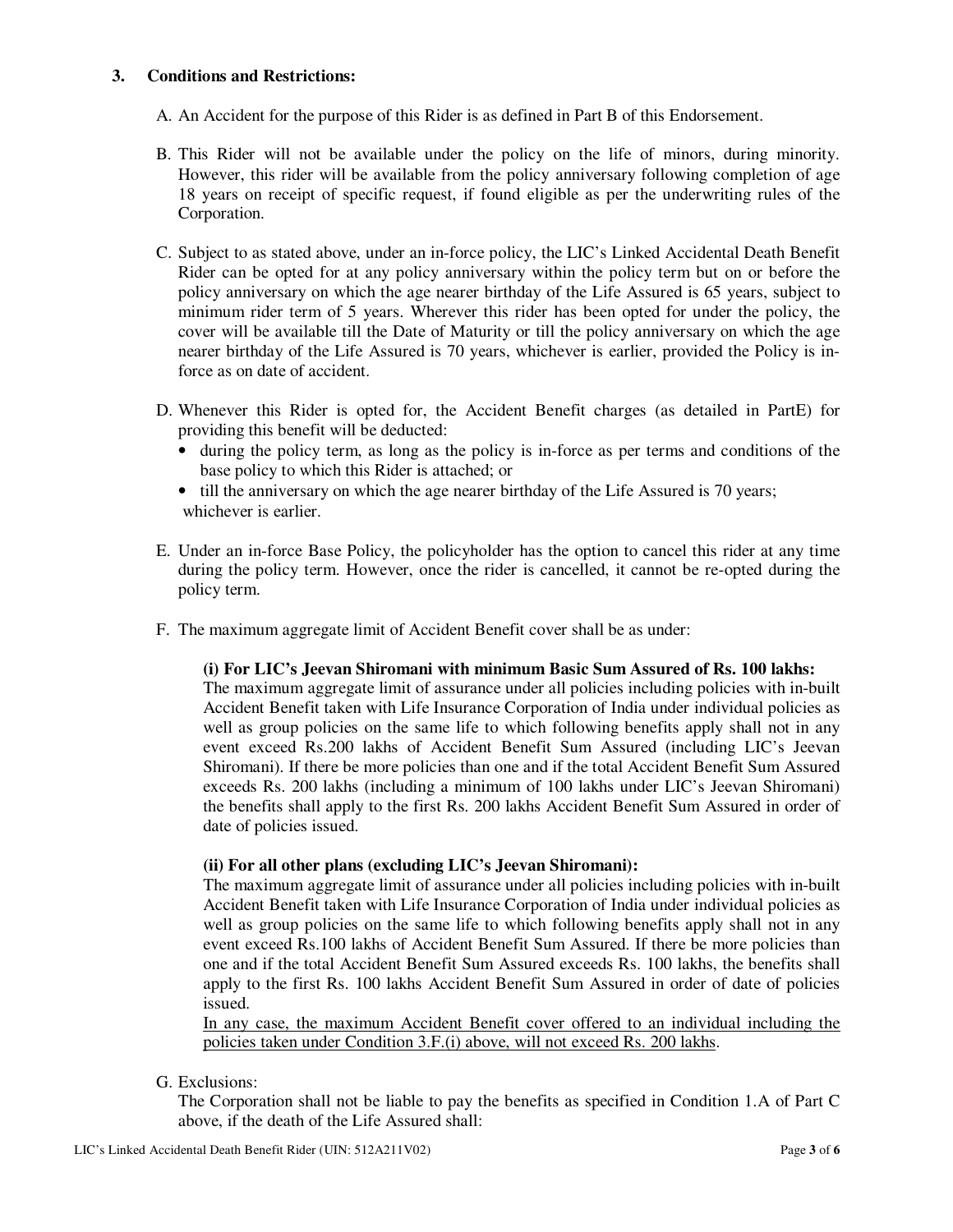- (i) be caused by intentional self injury, attempted suicide, insanity or immorality or whilst the Life Assured is under the influence or consumption of intoxicating liquor, drug or narcotic (unless prescribed by doctor as a part of treatment); or
- (ii) be caused by injuries resulting from taking any part in riots, civil commotion, rebellion, war (whether war be declared or not), invasion, hunting, mountaineering, steeple chasing, racing of any kind, paragliding or parachuting, taking part in adventurous sports; or
- (iii) result from the Life Assured committing any criminal act with criminal intent; or
- (iv) (a) arise from employment of the Life Assured in the armed forces or military service. This exclusion is not applicable if the Life Assured was involved in an accident when he is not on duty or was involved in any rescue operations while combating natural calamities in our country.

(b) arise from being engaged in police duty (which excludes administrative assignments) in any police organization other than paramilitary forces. This exclusion is not applicable where the option to cover Accidental Death Benefit arising on accident while engaged in police duty, has been chosen; or

(v) occur after 180 days from the date of accident of the Life Assured.

# **PART – D: CONDITIONS RELATED TO SERVICING ASPECTS**

- **1. Proof of Age:** Same as mentioned under the Base Policy.
- **2. Forfeiture and Non-forfeiture Regulations:**

**Forfeiture in Certain Other Events:** Same as mentioned under the Base Policy.

**Non-forfeiture Regulations**: These provisions do not apply to this Rider as it does not acquire any paid up value and the Rider benefit ceases to apply, if Base policy is in reduced paid-up condition.

- **3. Revival of lapsed Policies:** The revival of the Rider will be considered along with the revival of the Base Policy and shall be revived in accordance with the Underwriting policy of the Corporation. The terms and conditions are as mentioned under "Revival of Lapsed Policies" in Part D of the Base Policy Document.
- **4. Surrender Value:** No surrender value will be available under this Rider.

## **5. Termination of LIC's Linked Accidental Death Benefit Rider:**

The cover under LIC's Linked Accidental Death Benefit Rider will terminate on the earliest of:

- a) On death of Life Assured.
- b) The date of expiry of the LIC's Linked Accidental Death Benefit Rider (as mentioned in the Schedule).
- c) The date on which the Base Policy, to which the Rider is attached, terminates or is discontinued during the Lock-in Period or is converted into a paid up policy.
- d) On cancellation of this Rider during the Rider Term.
- e) On payment of Free Look cancellation amount for this Rider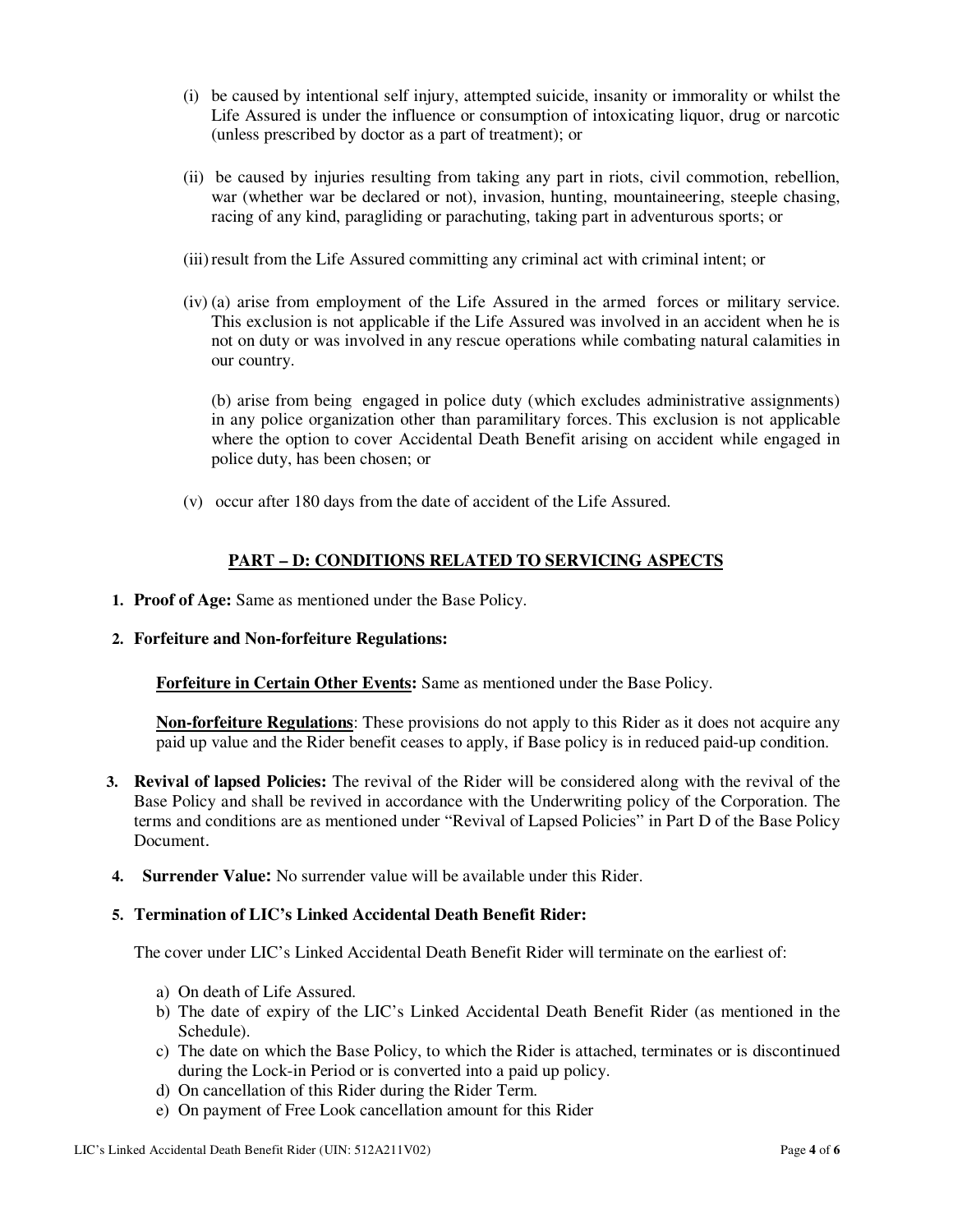## **6. Free look period:**

During the Free Look period, if the policyholder is not satisfied with the "Terms and Conditions" of the Rider, the Rider Endorsement along with the Base Policy may be returned to the Corporation within 15 days (30 days if the policy is purchased online) from the date of receipt of the policy stating the reason of objections. On receipt of the same the Corporation shall cancel the Rider and the proportionate Accident Benefit charge, if any, for the balance period from the date of opting for Free Look to the end of the policy month for which the Accident Benefit charge have been deducted (along with applicable taxes on this charge), shall be transferred to Unit Fund after deduction of charges for medical examination, special reports, if any, on account of Rider inclusion and stamp duty charges in respect of this Rider.

### **PART E**

### **1. Accidental Benefit Charge:**

This charge shall be levied at the beginning of each policy month by cancelling appropriate number of units out of the Unit Fund Value. A level annual charge shall be at the rate of Rs. 0.40 per thousand Accident Benefit Sum Assured per policy year. If the life assured is engaged in police duty in any police organization other than paramilitary forces and opted for this cover while engaged in police duty, then the level annual charge shall be at the rate of Rs 0.80 per thousand Accident Benefit Sum Assured per policy year. The monthly charges will be one twelfth of the annual Accident Benefit Charge.

In case the base policy is not in-force, this rider cover shall terminate and no further charges for this rider shall be deducted. However, the rider may be revived along with the base policy during the revival period but not in isolation.

### **PART – F: OTHER TERMS AND CONDITIONS**

**1. Assignments and Nominations:** Same as mentioned under the Base Policy.

#### **2. Tax:**

Statutory Taxes, if any, imposed on such insurance Riders by the Government of India or any other Constitutional Tax Authority of India shall be as per the Tax laws and the rate of tax as applicable from time to time.

The amount of applicable taxes payable as per the prevailing rates, shall be payable by the policyholder on premiums including extra premiums, which shall be collected separately over and above in addition to the premiums payable by the policyholder. The amount of Tax paid shall not be considered for the calculation of benefits payable under the Rider.

## **3. Normal requirements for accidental claim:**

In addition to the Claim provisions as stated in the Base Policy, for considering accidental death benefit claim, the applicable statements from the following list may be called to ascertain circumstances under which death took place:-

- 1) A certified copy of first information report (FIR).
- 2) A certified copy of police inquest report.
- 3) Copy of panchanama.
- 4) Post mortem report to know the probable cause of death. If viscera is preserved in post mortem, then chemical analyzer report to know the contents i.e. whether life assured has consumed liquor, drugs, narcotics or poison.
- 5) News paper cuttings where accident is reported.
- 6) If death is due to vehicle accident, then copy of driving licence, if life assured was driving the vehicle.